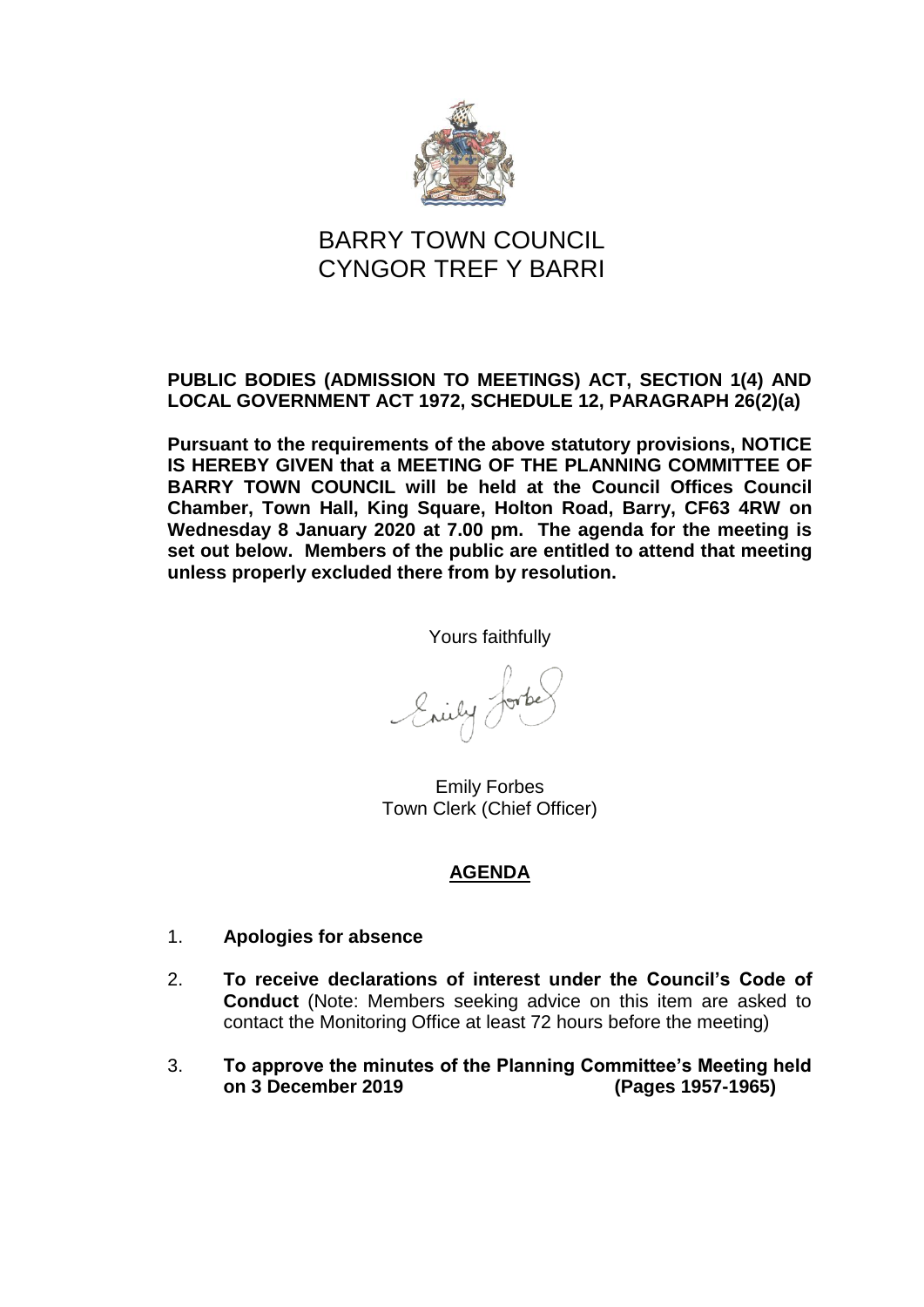#### 4. **To consider Planning Applications:**

#### **(Pages 1966-1992)**

- a) Planning Application No. 2019/00888/FUL Variation of conditions 2 (approved plans) & 16 (Obscure Glazing) of planning permission 2016/00219/FUL [Conversion and minor extension to the existing church and school buildings to create live-work units (C3), office space (B1a) and associated works at United Reform Church, Windsor Road, Barry
- b) Planning Application No. 2019/01133/FUL Two storey rear and side extension at 64, Colcot Road, Barry
- c) Planning Application No. 2019/01181/FUL A new classroom in the rear yard, wooden structure at Valeplus, 118A, High Street, Barry
- d) Planning Application No. 2019/01208/FUL AMENDED PROPOSAL – Proposed light industrial unit with associated site office for use as a car breakers yard and alterations to main access to accommodate visibility splay and public footpath at 13a, Atlantic Trading Estate, Barry
- e) Planning Application No. 2019/01290/OUT Demolition of existing building and construction of 2 no. two bedroom flats at Time House, 168B, Regent Street, Barry
- f) Planning Application No. 2019/01309/FUL Resurface the car park adjacent to 'Stardust' amusement arcade in Paget Road, Barry Island. Approximately 4cm. Five perimeter posts to be removed at Stardust, 1 Paget Road, Barry Island
- g) Planning Application No. 2019/01321/FUL Single and First floor extension at rear at 44, Bendrick Road, Barry
- h) Planning Application No. 2019/01333/FUL Demolition of existing single storey rear structure and construction of new rear single storey extension with associated external works and internal layout alterations at 9, Colcot Road, Barry
- i) Planning Application No. 2019/01341/FUL Proposed industrial unit extension to create stores area at T.J. Williams Limited, Wimbourne Road, Barry
- j) Planning Application No. 2019/01346/FUL Alterations and extension to existing café and associated works at Mrs Marcos Café, Porthkerry Country Park, Barry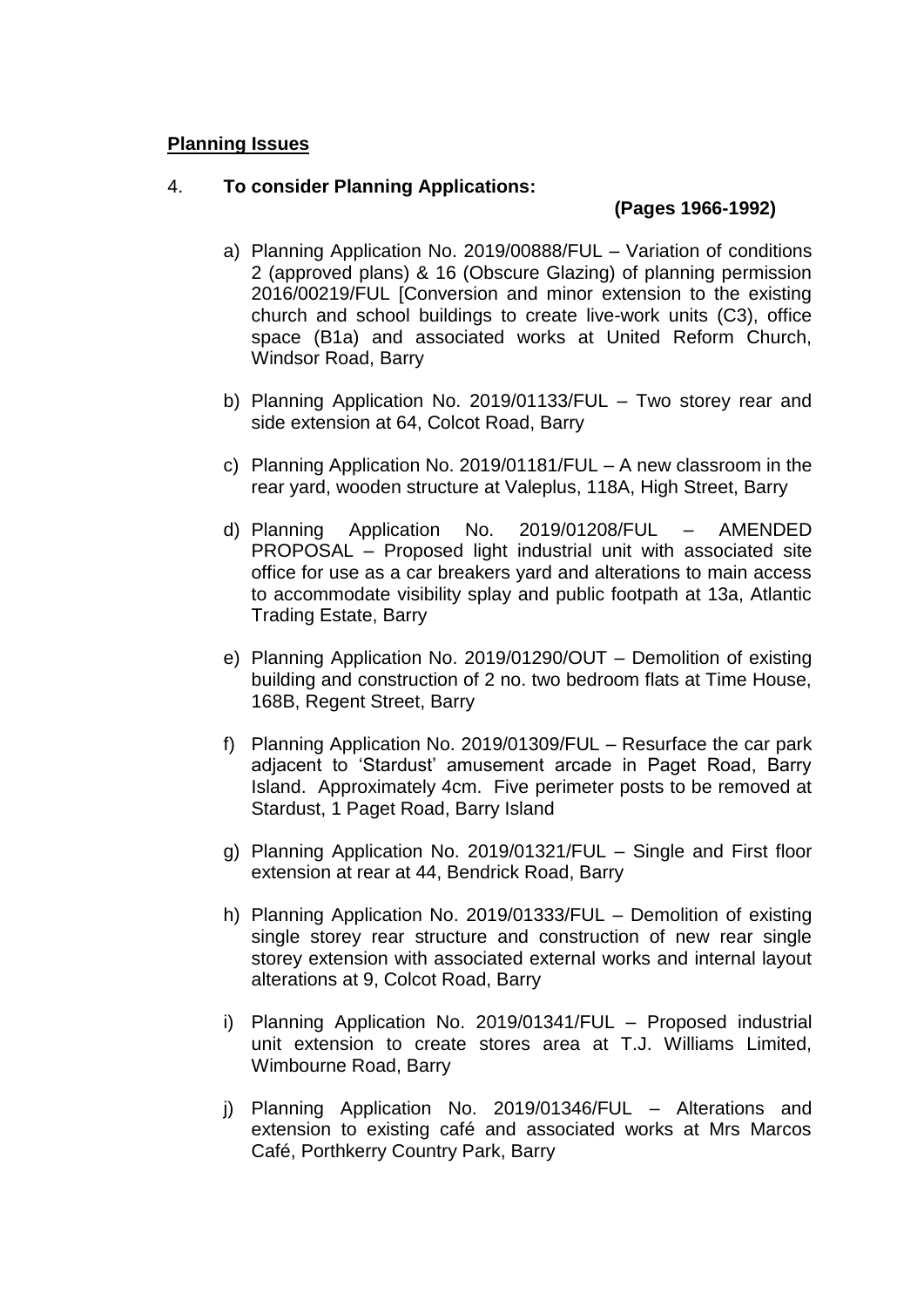- k) Planning Application No. 2019/01359/ADV Replacement of 1no. existing ATM sign with 1no. new external ATM sign at HSBC, 85, Holton Road, Barry
- l) Planning Application No. 2019/01367/FUL Rear single storey extension at 9, Solent Road, Barry
- m) Planning Application No. 2019/01388/FUL Single storey rear extension at 11, Angle Close, Barry
- n) Planning Application No. 2019/01389/FUL Retrospective planning for rear kitchen extension at 9, Gadlys Road East, Barry
- o) Planning Application No. 2019/01398/FUL Replacement of staircase at the rear of terraced property with new platform staircase surrounded by a balustrade to prevent fall at 32, St. Pauls Avenue, Barry
- 5. **To Consider Tabled Applications (To Follow)**
- 6. **Local Planning Authority Decisions (Pages 1993-1995)**

## 7. **Applications Dealt with Under Delegated Powers** – **For information only (Verbal)**

- a) Planning Application No. 2019/01179/FUL Building a wall as a new boundary for the walking area to the front of the property at 39, Romilly Park Road, Barry
- b) Planning Application No. 2019/01301/FUL Front porch at 24, Amherst Crescent, Barry Island

#### 8. **Date of Next Meeting**

The next meeting of the Planning Committee is scheduled for Wednesday 29 January 2020

#### **Distribution**

Hard copy Summons and front page Agenda to all Committee members. Email notification of electronic papers to all Barry Town Councillors (22). A full copy of the agenda and papers for this meeting (with the exception of confidential items) will be available at the Town Council Offices and at Barry Library for inspection; electronic copies to Barry & District News and the Glamorgan Gem and Councillor A Hampton.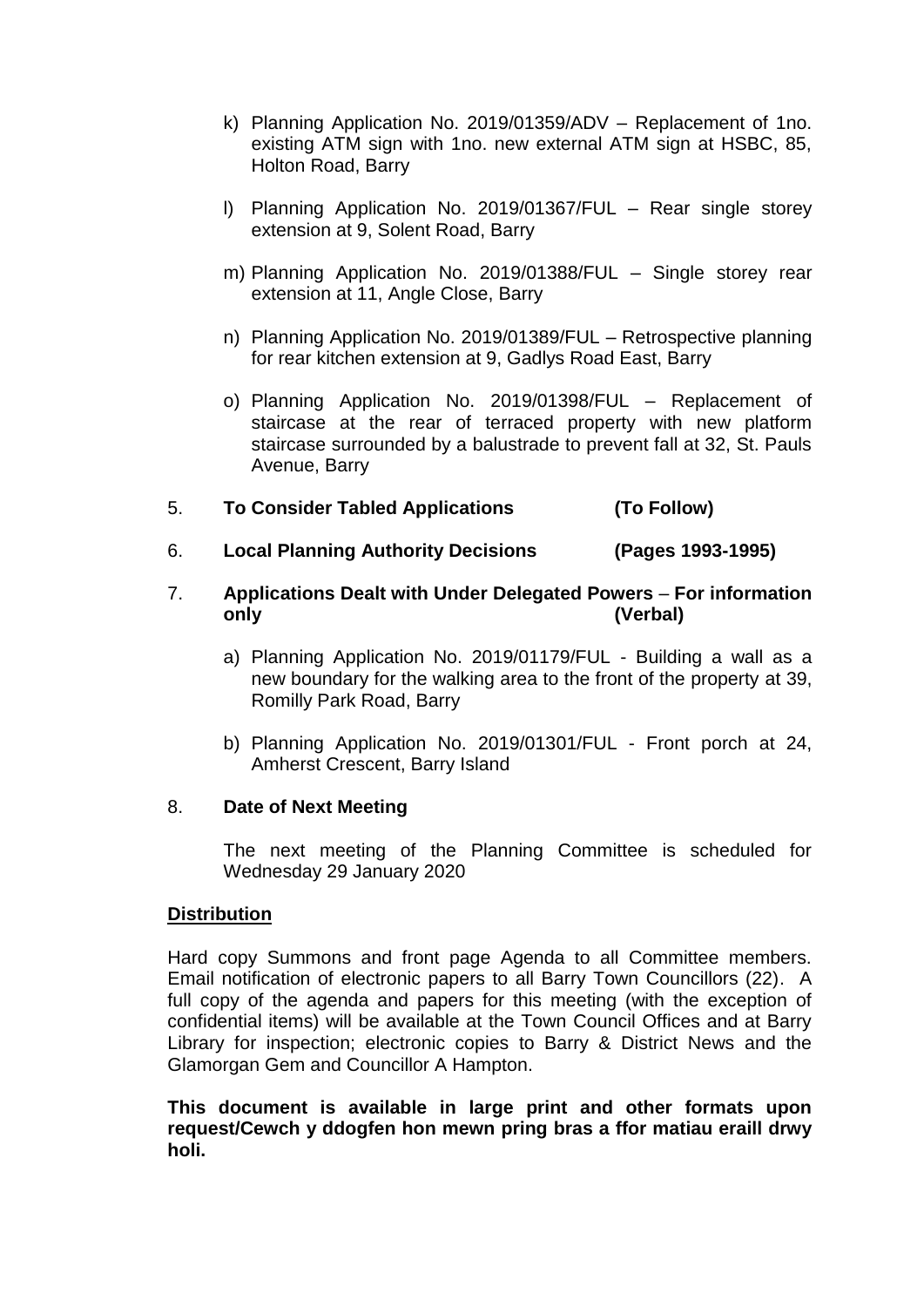

## **PUBLIC BODIES (ADMISSION TO MEETINGS) ACT, SECTION 1(4) AND LOCAL GOVERNMENT ACT 1972, SCHEDULE 12, PARAGRAPH 26(2)(a)**

**Pursuant to the requirements of the above statutory provisions, NOTICE IS HEREBY GIVEN that a MEETING OF THE PLANNING COMMITTEE OF BARRY TOWN COUNCIL will be held at the Council Offices Council Chamber, Town Hall, King Square, Holton Road, Barry, CF63 4RW on Wednesday 29 January 2020 at 7.00 pm. The agenda for the meeting is set out below. Members of the public are entitled to attend that meeting unless properly excluded there from by resolution.**

Yours faithfully

Enily Je

Emily Forbes Town Clerk (Chief Officer)

- 1. **Apologies for absence**
- 2. **To receive declarations of interest under the Council's Code of Conduct** (Note: Members seeking advice on this item are asked to contact the Monitoring Office at least 72 hours before the meeting)
- 3. **To approve the minutes of the Planning Committee's Meeting held on 8 January 2020 (Pages 2012-2020)**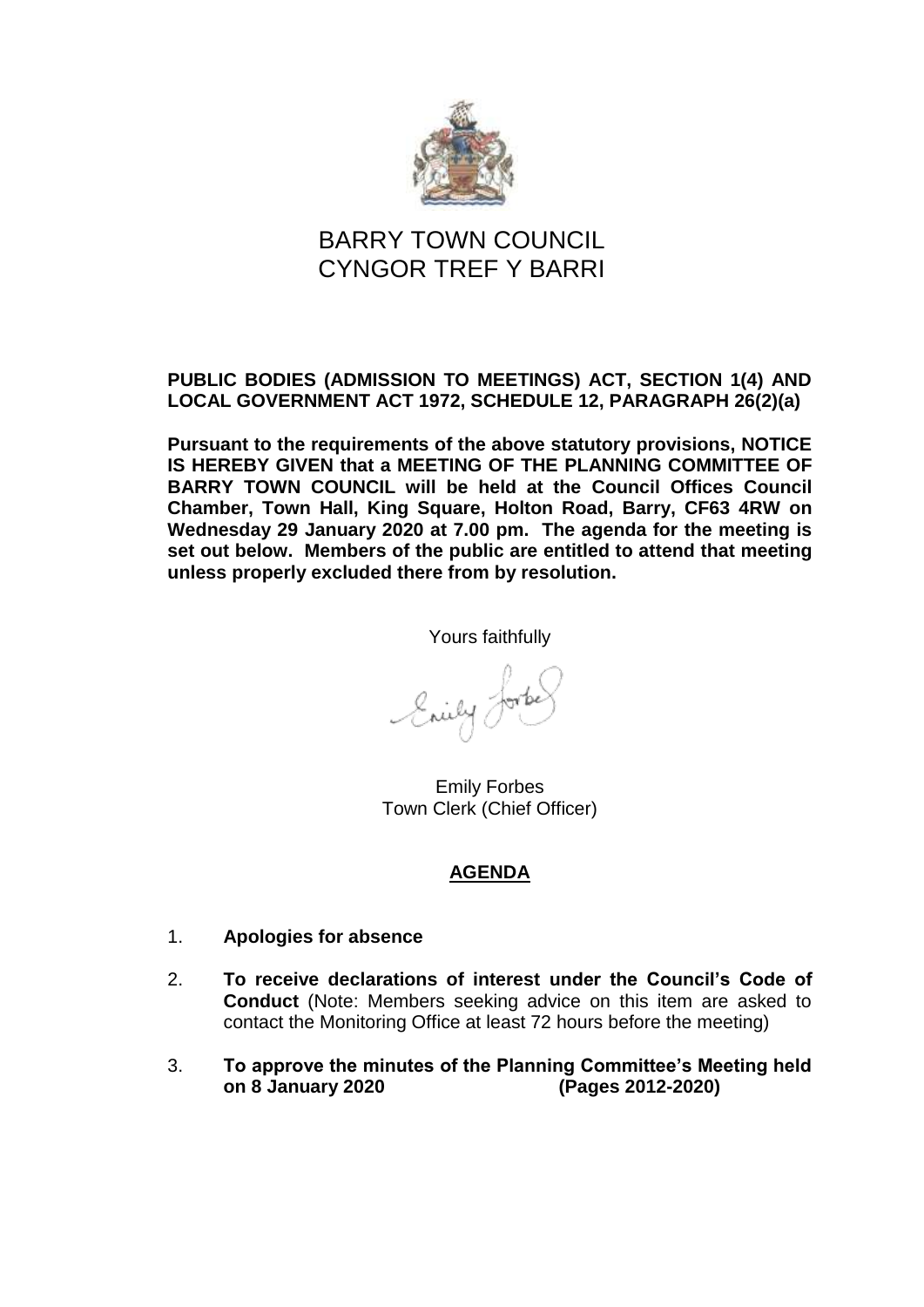#### 4. **To consider Planning Applications:**

## **(Pages 2021-2049)**

- a) Planning Application No. 2019/01249/FUL Conversion of one office suite to provide additional bedroom to existing flat at The Stables, Castleland Street, Barry
- b) Planning Application No. 2019/01306/FUL The site consists of an existing childcare centre (No.1 on Existing Ground Floor Plan - Sheet PL02) and an existing living space in the back garden (No.3&4 on Existing Ground Floor Plan - Sheet PL02), the proposal is to convert the existing living space into a childcare centre and amalgamate it with the existing childcare centre, thus the overall childcare centre becomes larger. As well as this change of use, the proposal includes a small extension to the new childcare centre (No. 5 on Proposed Ground Floor -Sheet PL02) at 29, Park Road, Barry
- c) Planning Application No. 2019/01378/FUL Conversion of basement area to 2 flats at Former Admiral Public House, Vere Street, Barry
- d) Planning Application No. 2019/01397/FUL Alterations to approved drawings of planning permission 2018/01100/FUL and erection of metal security fencing together with pergola to walkway and entrance and external alterations at 106-108, Tynewydd Road, **Barry**
- e) Planning Application No. 2019/01403/FUL Removal/variation of condition 6 of planning permission 2015/00818/FUL – relating to drainage scheme at Shop Unit 1-2, Skomer Road, Barry
- f) Planning Application No. 2019/01405/FUL New external ramped access to the front of the property plus all associated works at 20, Hayes Road, Sully
- g) Planning Application No. 2019/01407/FUL Amend plan schedule to revise housing schedule and minor amendments to the fenestration/elevation detail. Variation of Condition 1 of Planning Permission ref. 2017/01356/RES (Construction of new District Centre comprising of 57 residential apartments, 1,885 sq.m food and drink use (A3), 390sq.m flexible commercial use (D1/D2/A3), together with associated infrastructure works, parking and landscaping) at District Centre, Land at Barry Waterfront, Barry
- h) Planning Application No. 2019/01422/FUL Change of use of number 4 Buttrills Road from Office B1 Use back to Residential C3 Use at 2-4, Robertsons Solicitors, Buttrills Road, Barry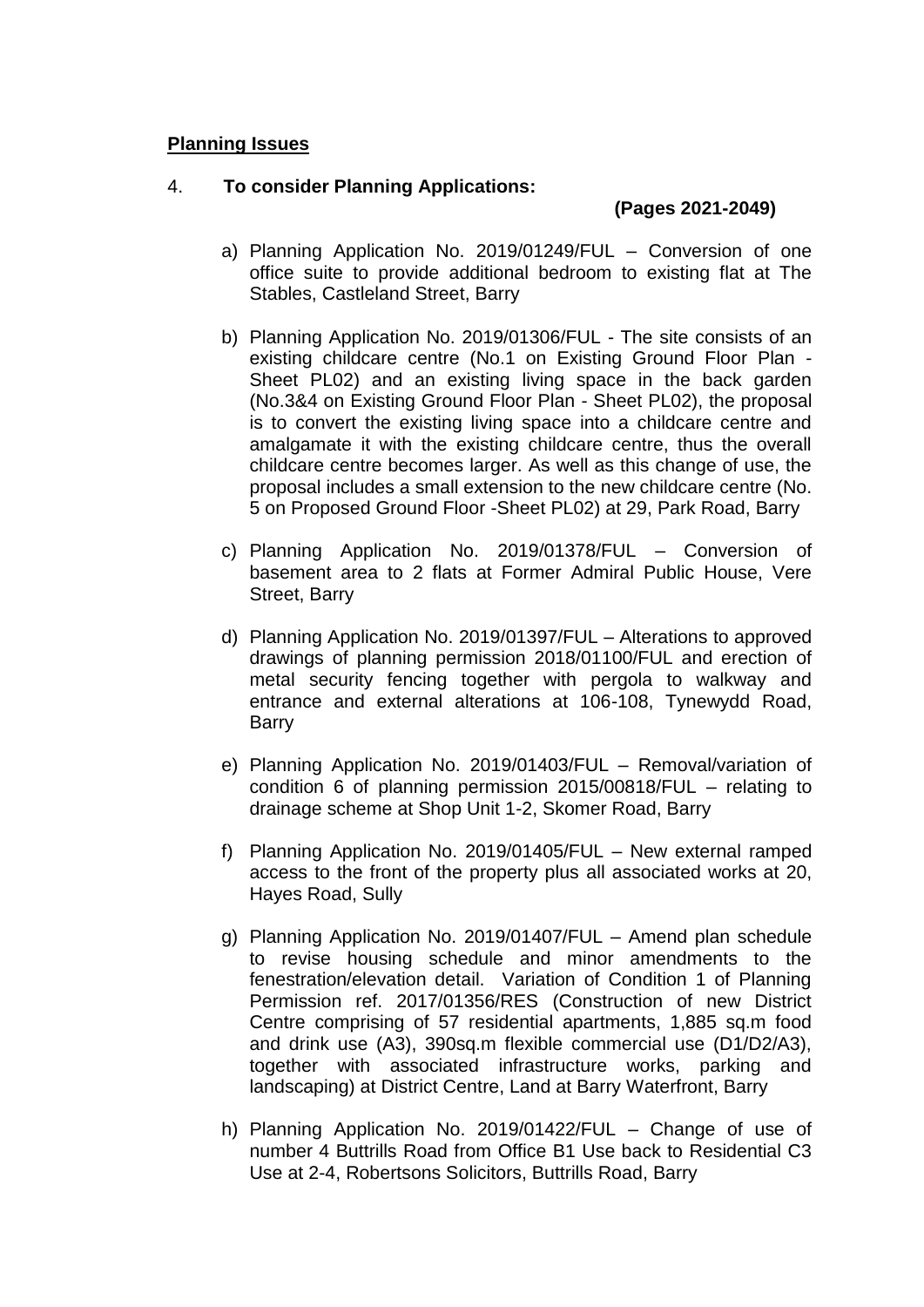- i) Planning Application No. 2019/01425/FUL Proposed two storey extension to existing annex – including the construction of new ground floor garage and extension of first floor studio flat at 233, Gladstone Road, Barry
- j) Planning Application No. 2019/01427/FUL Use of premises as coffee shop/art gallery at Basement, 15, Broad Street, Barry
- k) Planning Application No. 2019/01434/FUL Proposed 2 storey side extension and single storey rear extension at 61, Buttrills Road, Barry
- l) Planning Application No. 2019/01436/FUL Vary condition 1 of planning permission 2014/01405/FUL:- Demolition and reconstruction of lean-to to rear as well as conversion of existing apartments into two x two bed apartments at 22-23, High Street, Barry
- m) Planning Application No. 2019/01437/FUL Vary condition 1 of planning permission 2014/01406/FUL:- New shop front, single storey extension to rear and internal alterations at 22-23, High Street, Barry
- n) Planning Application No. 2020/00002/FUL Demolition of existing single garage and construction of a 3 bay garage building in rear garden at 1, Dyffryn Place, Barry
- o) Planning Application No. 2020/00007/ADV Display of a double sided advertising panel fully integrated into the bus shelter at Outside Morrisons Supermarket, Fford Y Mileniwm, Barry
- p) Planning Application No. 2020/00015/FUL Single storey rear extension and Juliette Balcony to rear elevation at Pillars, park Road, Barry
- q) Planning Application No. 2020/00033/RG3 Change of use of land to allow for a mobile A3 catering unit at Public Open Space, South of St. Brides Way, Pencoedtre Park, Barry
- 5. **To Consider Tabled Applications (To Follow)**
- 6. **Local Planning Authority Decisions (Pages 2050-2051)**
- 7. **Applications Dealt with Under Delegated Powers For information only (None)**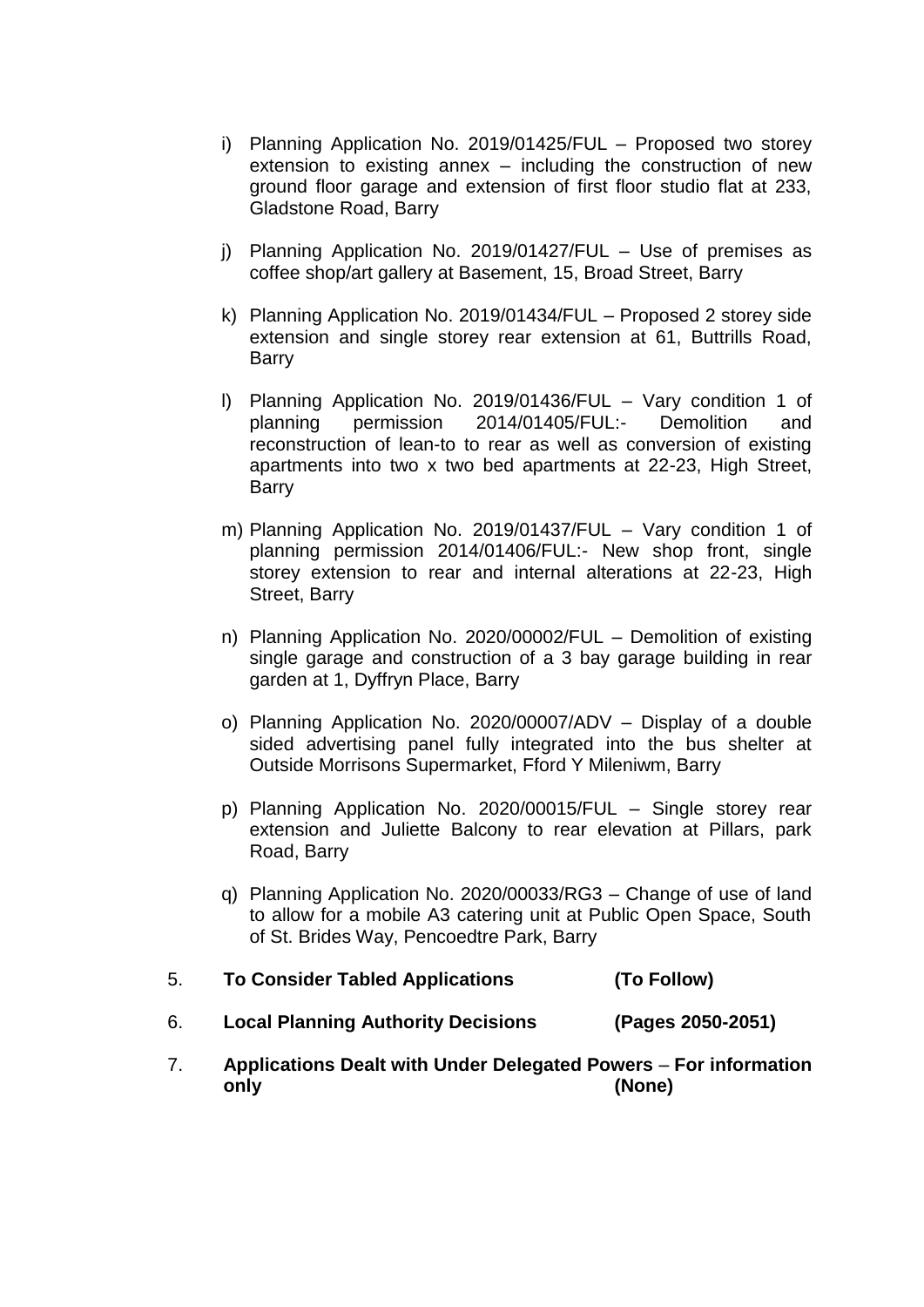## 8. **Date of Next Meeting**

The next meeting of the Planning Committee is scheduled for Tuesday 18 February 2020.

## **Distribution**

Hard copy Summons and front page Agenda to all Committee members. Email notification of electronic papers to all Barry Town Councillors (22). A full copy of the agenda and papers for this meeting (with the exception of confidential items) will be available at the Town Council Offices and at Barry Library for inspection; electronic copies to Barry & District News and the Glamorgan Gem and Councillor A Hampton.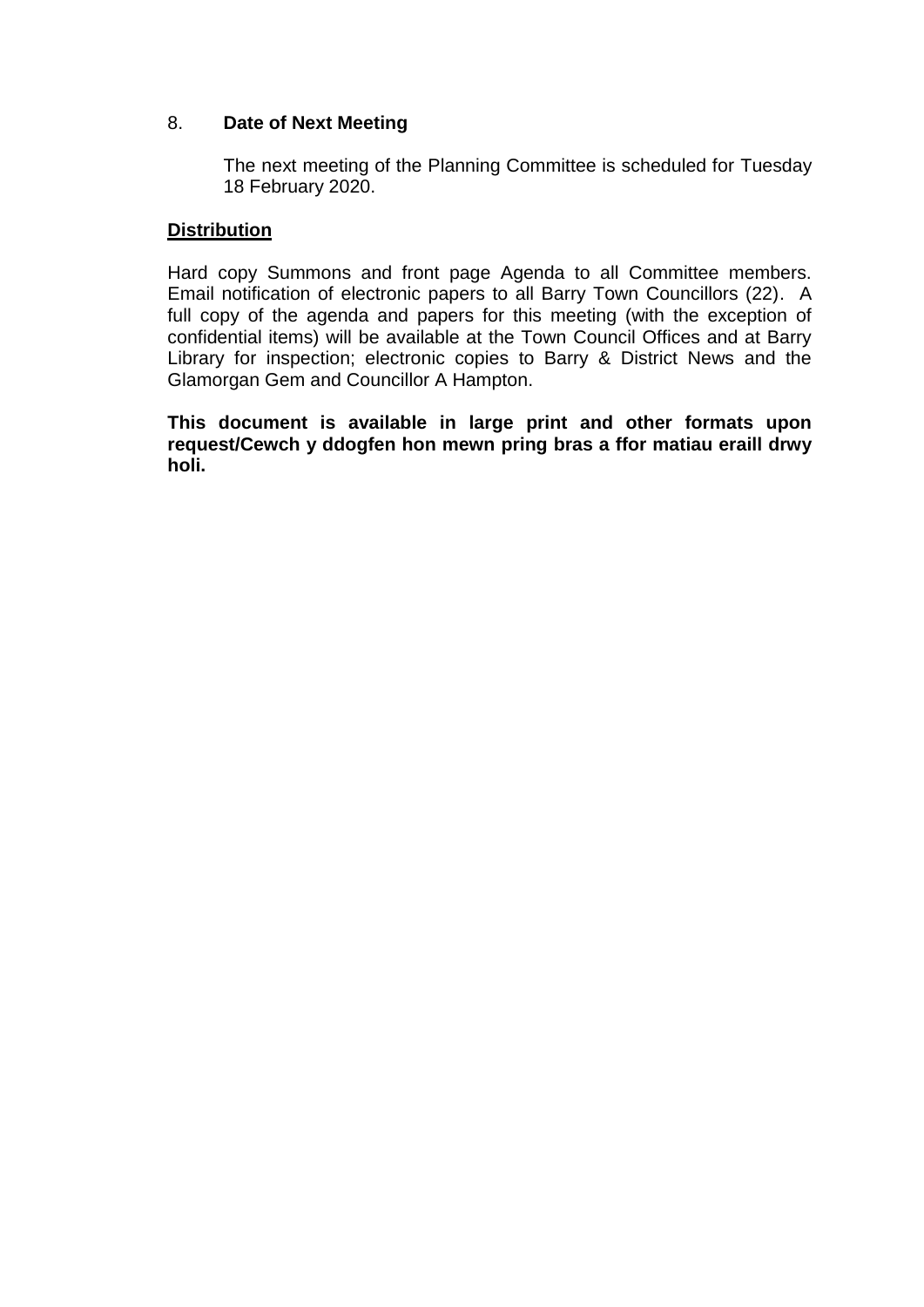

## **PUBLIC BODIES (ADMISSION TO MEETINGS) ACT, SECTION 1(4) AND LOCAL GOVERNMENT ACT 1972, SCHEDULE 12, PARAGRAPH 26(2)(a)**

**Pursuant to the requirements of the above statutory provisions, NOTICE IS HEREBY GIVEN that a MEETING OF THE PLANNING COMMITTEE OF BARRY TOWN COUNCIL will be held at the Council Offices Council Chamber, Town Hall, King Square, Holton Road, Barry, CF63 4RW on Tuesday 18 February 2020 at 7.00 pm. The agenda for the meeting is set out below. Members of the public are entitled to attend that meeting unless properly excluded there from by resolution.**

Yours faithfully

Enily 0

Emily Forbes Town Clerk (Chief Officer)

- 1. **Apologies for absence**
- 2. **To receive declarations of interest under the Council's Code of Conduct** (Note: Members seeking advice on this item are asked to contact the Monitoring Office at least 72 hours before the meeting)
- 3. **To approve the minutes of the Planning Committee's Meeting held on 29 January 2020 (Pages 2065-2074)**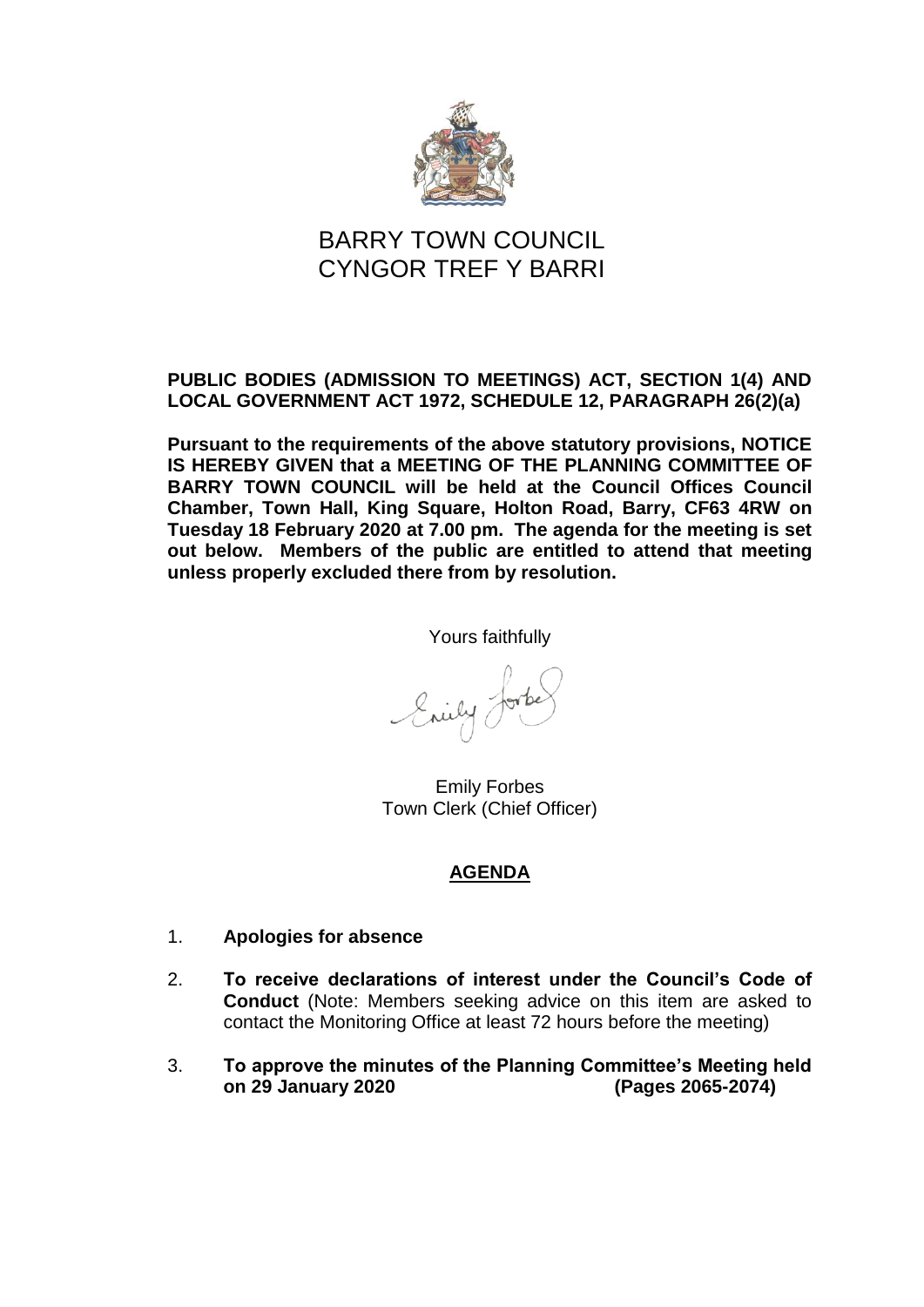## 4. **To consider Planning Applications:**

# **(Pages 2075-2086)**

- a) Planning Application No. 2019/01012/FUL 1.8m high fence to fence off area to side of property. Ground inside to be levelled to ground level of house with the addition of a retaining wall and then paved. Fencing to be same height as roadside 1.8m. Shed to be erected at the side of the property at 19, Cennin Pedr, Barry
- **b)** Planning Application No. 2020/00060/FUL Extension to existing bedroom to rear/side of property at Basement Flat, 100, Kingsland Crescent, Barry
- **c)** Planning Application No. 2020/00068/FUL To vary condition of planning application 2017/000995/FUL – Change of design of the entrance door/shopfront design at Sleep and Leisure, 258, Holton Road, Barry
- d) Planning Application No. 2020/00073/FUL Proposed single storey extension to rear, two storey extension to side and extension of existing porch to existing domestic dwelling at 26, Gadlys Road, Barry
- e) Planning Application No. 2020/00102/FUL Proposed single storey rear extension with associated external works at 20, Pardoe Crescent, Barry
- f) Planning Application No. 2020/00111/FUL Variation of Condition 4 – Relating to opening hours of 2019/00720/FUL : Change of use from B1 to A3 for part of the building, internal alterations and new external escape stairs at Sausage Revolution, Unit 4, Atlantic Trading Estate, Barry
- 5. **To Consider Tabled Applications (To Follow)**
- 6. **Local Planning Authority Decisions (Pages 2087-2088)**
- 7. **Applications Dealt with Under Delegated Powers For information only (Verbal)**
	- a) Planning Application No. 2019/01306/FUL New description & address at The Willows and 29, Park Road, Barry
	- b) Planning Application No. 2020/00083/FUL Change of use from holiday cottages to standard residential use at Kestrel View and Dove Cottage, Highlight Lane, Barry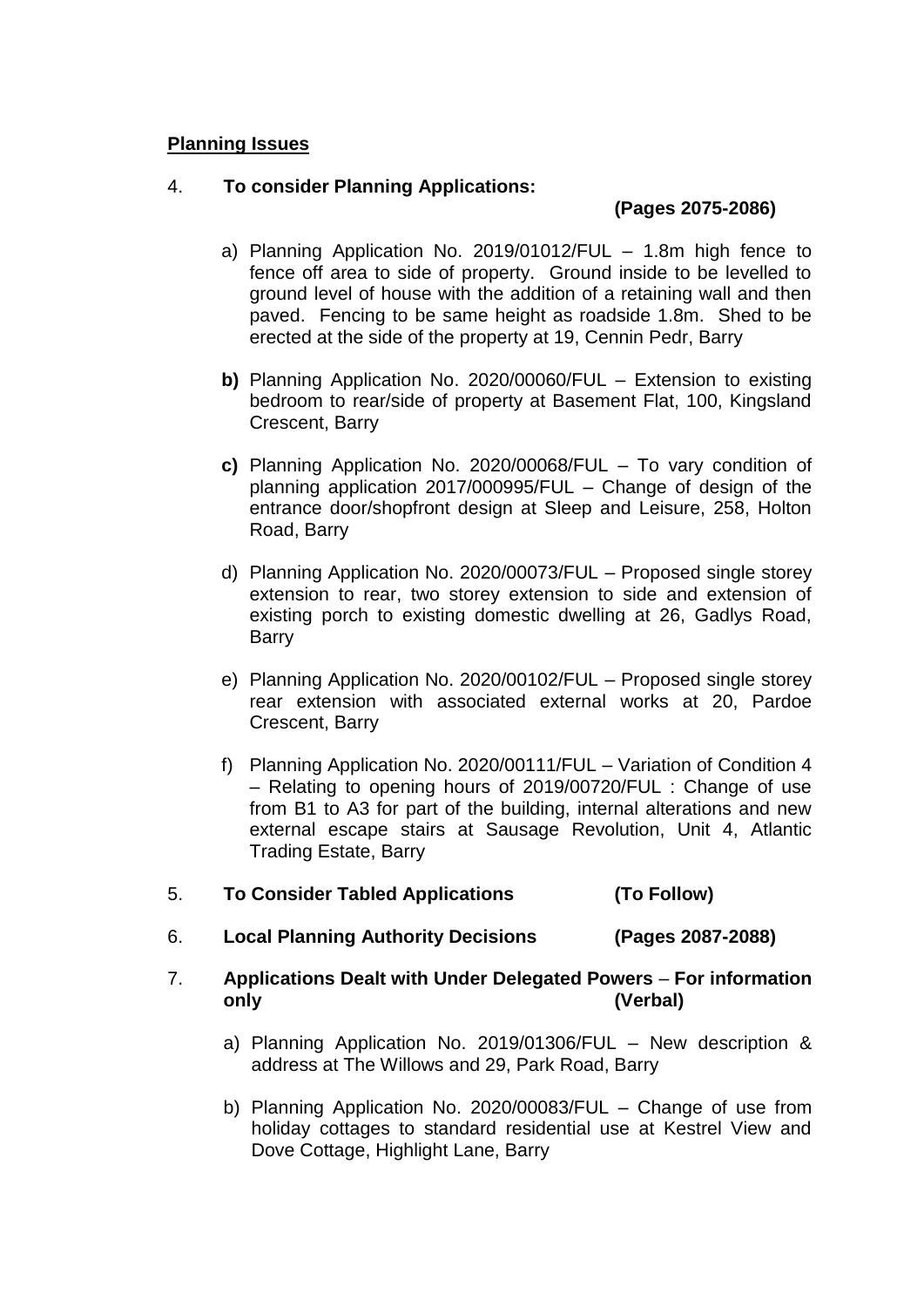#### 8. **Pre-application Consultation Application before Applying for Planning Permission (Pages 2089-2094)**

- a) Proposed waste resource recovery facility and associated works at Plot C, Atlantic Trading Estate, Barry
- 9. **Discussion regarding Conservation Areas within Barry (Pages 2095-2098)**
- 10. **Nominations for a representative to attend the Vale of Glamorgan Council Planning meetings on behalf of Barry Town Council to make representations (if required) in the allocated slot provided for Town & Community Councils (Verbal)**

#### 11. **Date of Next Meeting**

The next meeting of the Planning Committee is scheduled for Tuesday 10 March 2020.

#### **Distribution**

Hard copy Summons and front page Agenda to all Committee members. Email notification of electronic papers to all Barry Town Councillors (22). A full copy of the agenda and papers for this meeting (with the exception of confidential items) will be available at the Town Council Offices and at Barry Library for inspection; electronic copies to Barry & District News and the Glamorgan Gem and Councillor A Hampton.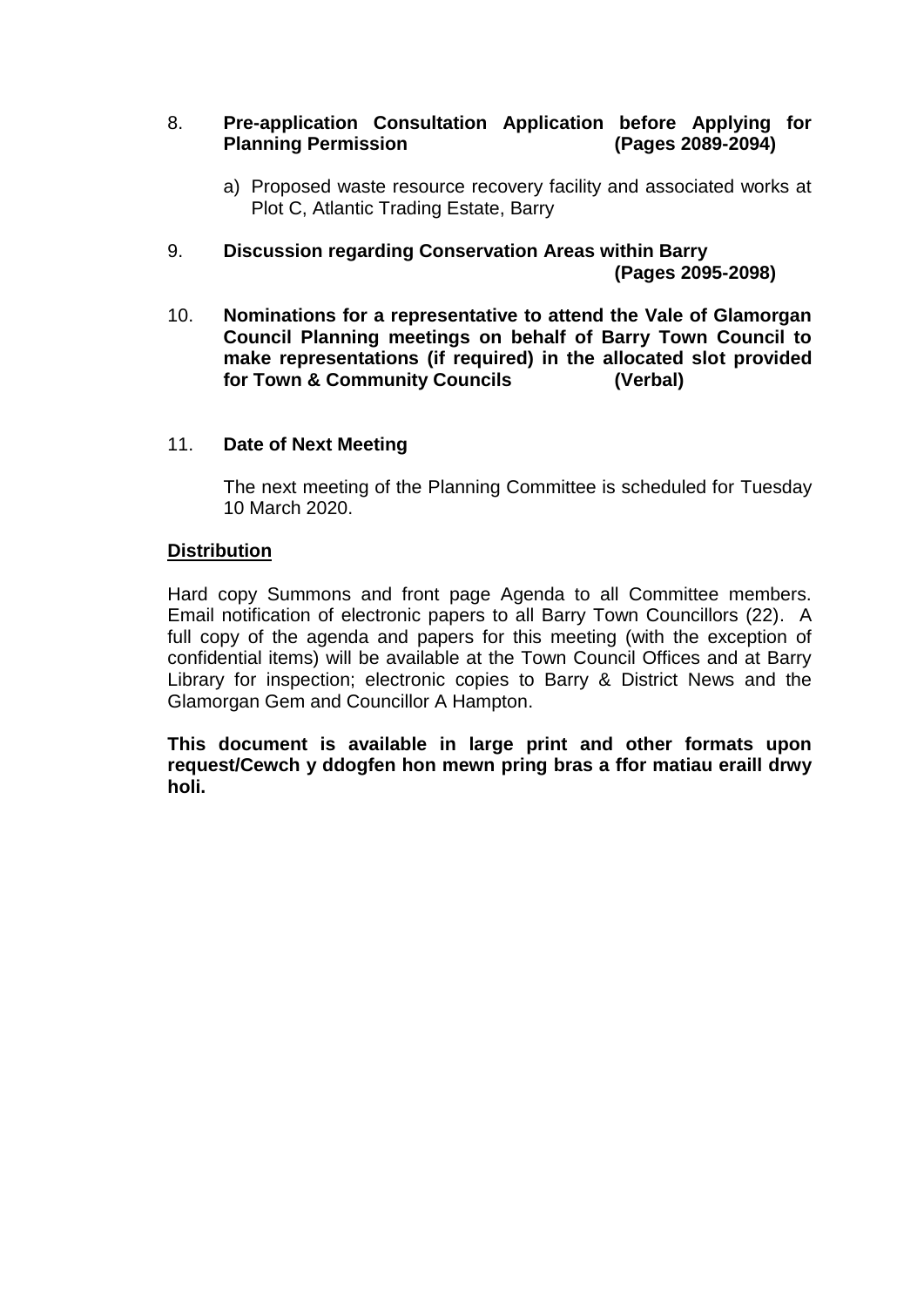

## **PUBLIC BODIES (ADMISSION TO MEETINGS) ACT, SECTION 1(4) AND LOCAL GOVERNMENT ACT 1972, SCHEDULE 12, PARAGRAPH 26(2)(a)**

**Pursuant to the requirements of the above statutory provisions, NOTICE IS HEREBY GIVEN that a MEETING OF THE PLANNING COMMITTEE OF BARRY TOWN COUNCIL will be held at the Council Offices Council Chamber, Town Hall, King Square, Holton Road, Barry, CF63 4RW on Tuesday 10 March 2020 at 7.00 pm. The agenda for the meeting is set out below. Members of the public are entitled to attend that meeting unless properly excluded there from by resolution.**

Yours faithfully

Snily ?

Emily Forbes Town Clerk (Chief Officer)

- 1. **Apologies for absence**
- 2. **To receive declarations of interest under the Council's Code of Conduct** (Note: Members seeking advice on this item are asked to contact the Monitoring Office at least 72 hours before the meeting)
- 3. **To approve the minutes of the Planning Committee's Meeting held on 18 February 2020 (Pages 2099-2108)**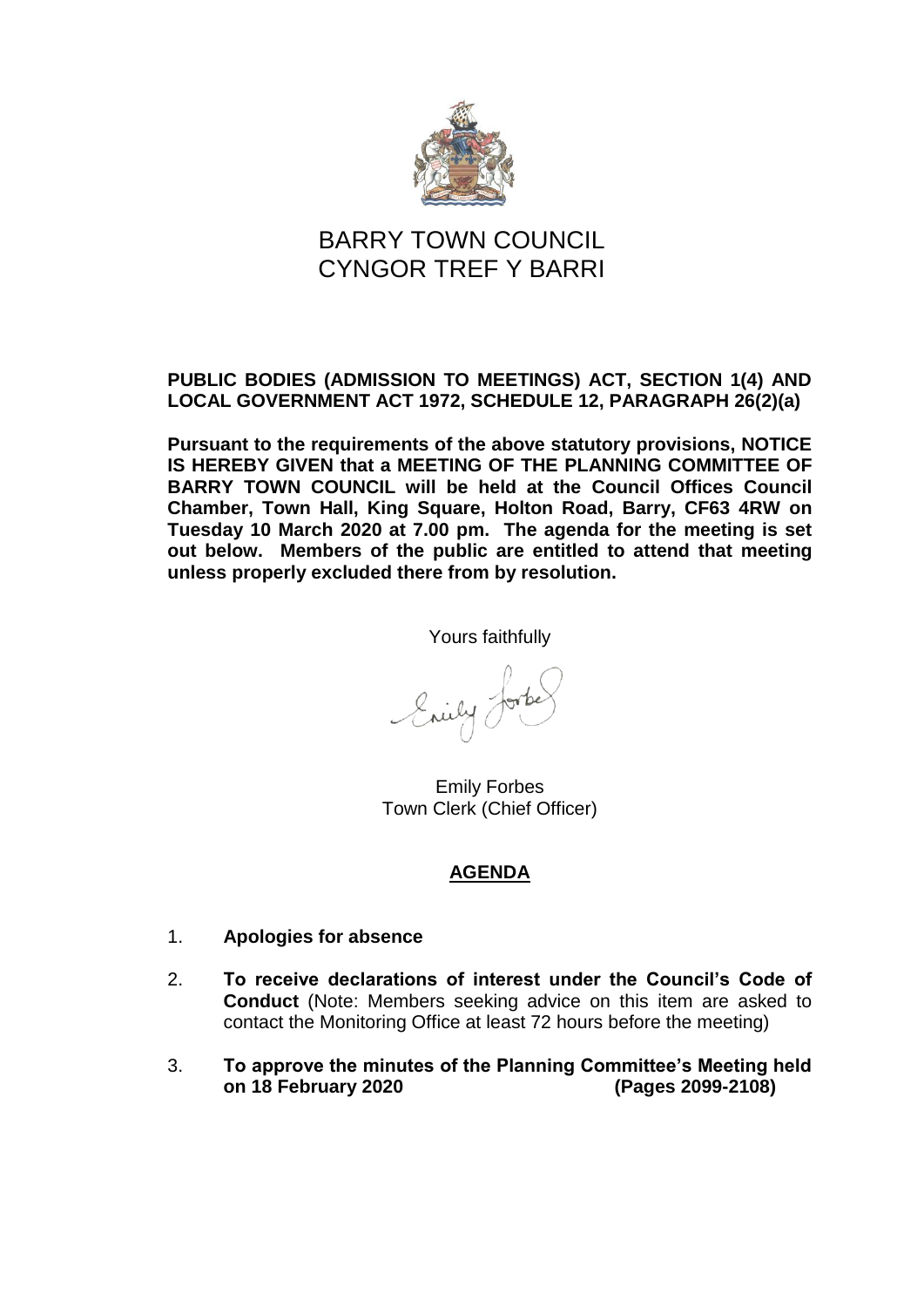## 4. **To consider Planning Applications:**

# **(Pages 2109-2127)**

- a) Planning Application No. 2020/00141/FUL Variation of Condition 2 (schedule of approved plans) and Condition 4 (windows in rear elevation) of Planning Permission ref. 2018/00092/FUL at Provincial House, Barry
- b) Planning Application No. 2020/00154/FUL Proposed resurfacing of the car park and enlargement of parking space at Site of former Waitrose Store, Palmerston Road, Barry
- c) Planning Application No. 2020/00155/FUL Garage conversion remove garage door and replace with a window at 48, Portland Drive, Barry
- d) Planning Application No. 2020/00156/FUL Proposed single storey rear extension at 72, Merthyr Dyfan Road, Barry
- e) Planning Application No. 2020/00174/ADV Dutch style canopy at Basement, 15, Broad Street, Barry
- f) Planning Application No. 2020/00185/FUL Demolition of single storey garage and coal shed, and construction of single storey side extension at 20, Porth Y Castell, Barry
- g) Planning Application No. 2020/00194/FUL To construct two storey extension to rear of dwelling with Juliet balcony. To remove flat roof to garage/carport & utility room & construct new pitch interlocking tile roof at 3, Highlight Lane, Barry
- h) Planning Application No. 2020/00196/FUL Single storey rear extension with raised patio and insertion of five patio doors with Juliet balconies with external alterations at 16, Clive Place, Barry
- i) Planning Application No. 2020/00214/FUL Children's play centre for children aged 0-5 years. Including a soft play room, seating area for parents/carers, sensory room for children with additional needs, small kitchen area offering snacks and hot drinks. Change of use to D1/D2 at 6, St. Nicholas Road, Barry

| 5. | <b>To Consider Tabled Applications</b>    | (To Follow)       |
|----|-------------------------------------------|-------------------|
|    | <b>Local Planning Authority Decisions</b> | (Pages 2128-2130) |